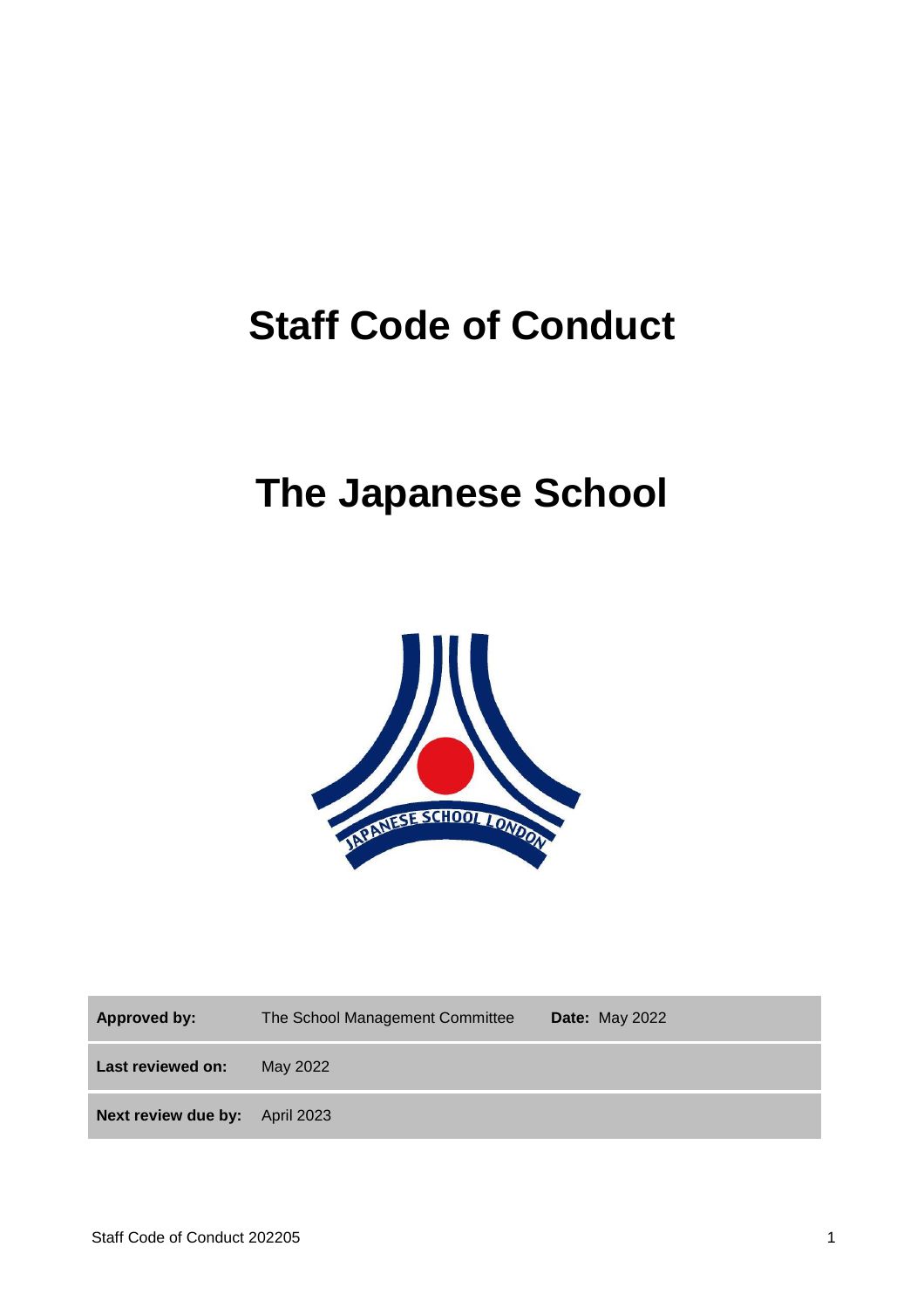#### **Contents**

|  | 1. Aims, scope and principles 3     |  |
|--|-------------------------------------|--|
|  |                                     |  |
|  |                                     |  |
|  |                                     |  |
|  |                                     |  |
|  | 6. Communication and social media 4 |  |
|  |                                     |  |
|  |                                     |  |
|  |                                     |  |
|  |                                     |  |
|  |                                     |  |
|  |                                     |  |
|  |                                     |  |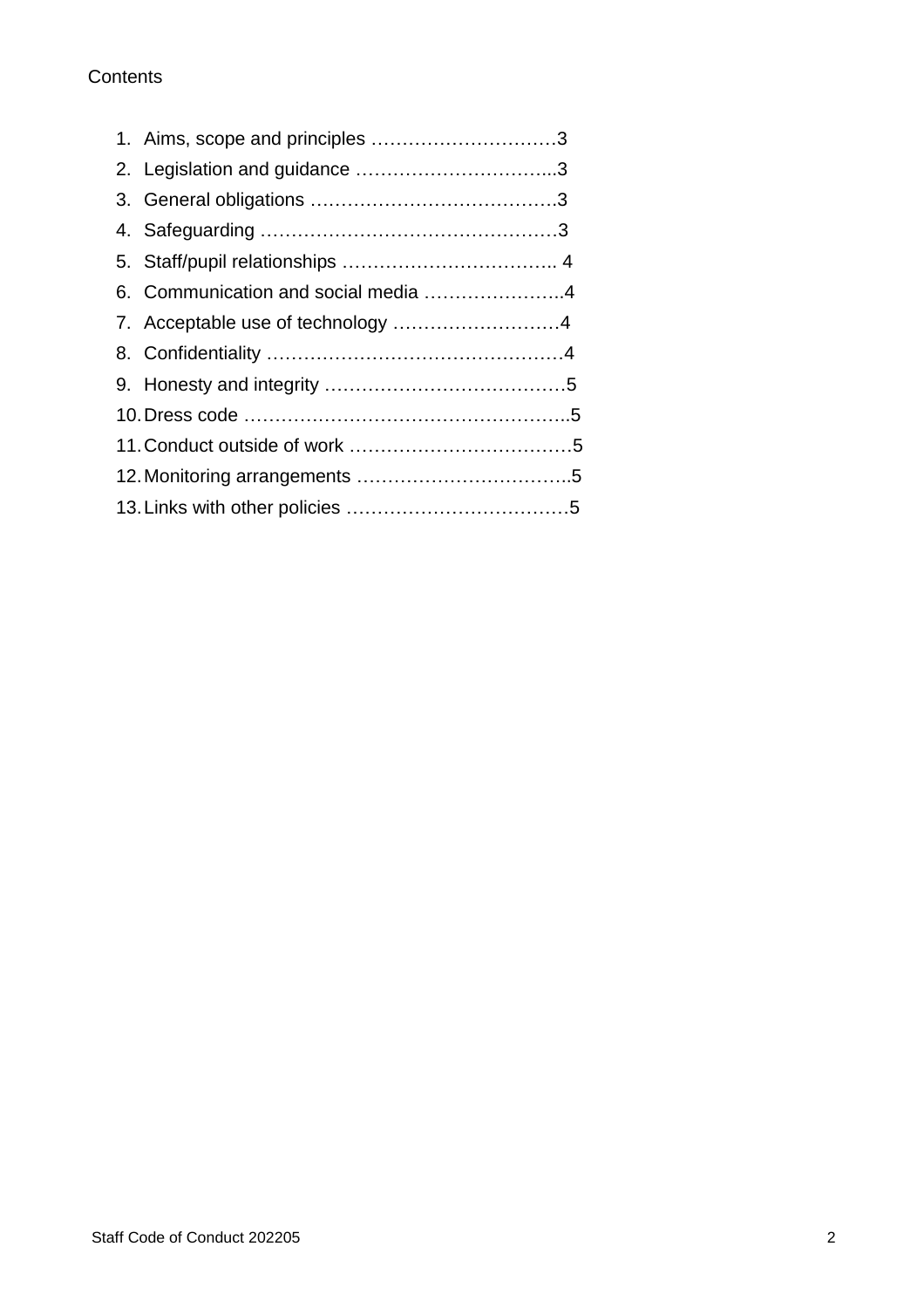## **1. Aims, scope and principles**

This policy aims to set and maintain standards of conduct that we expect all staff to follow.

By creating this policy, we aim to ensure our school is an environment where everyone is safe, happy and treated with respect.

School staff have an influential position in the school and will act as role models for pupils by consistently demonstrating high standards of behaviour.

We expect that all teachers will act in accordance with the personal and professional behaviours set out in the Teachers' Standards and any Japanese Government requirements.

We expect all support staff, governors and volunteers to also act with personal and professional integrity, respecting the safety and wellbeing of others.

*The basis of the school's management is "the enrichment of the knowledge, virtue and health of the children who live in an international society". To achieve the goal, we will utilise the good ethos of the Japanese School in London and implement an appropriate school curriculum. Taking full advantage of the school's status of approval by both the Japanese and British governments, all the staff shall promote good management of the school in concert.*

Failure to follow the code of conduct may result in disciplinary action being taken, as set out in our staff disciplinary procedures.

Please note that this code of conduct is not exhaustive. If situations arise that are not covered by this code, staff will use their professional judgement and act in the best interests of the school and its pupils.

# **2. Legislation and guidance**

In line with the statutory safeguarding guidance ['Keeping Children Safe in Education'](https://www.gov.uk/government/publications/keeping-children-safe-in-education--2) September 2020, we should have a staff code of conduct, which should cover acceptable use of technologies, staff/pupil relationships and communications, including the use of social media.

## **3. General obligations**

Staff set an example to pupils. They will:

- Maintain high standards in their attendance and punctuality
- Never use inappropriate or offensive language in school
- Treat pupils and others with dignity and respect
- Show tolerance and respect for the rights of others
- Not undermine fundamental British values, including democracy, the rule of law, individual liberty and mutual respect, and tolerance of those with different faiths and beliefs
- Express personal beliefs in a way that will not overly influence pupils, and will not exploit pupils' vulnerability or might lead them to break the law
- Understand the statutory frameworks they must act within

## **4. Safeguarding**

Staff have a duty to safeguard pupils from harm, and to report any concerns they have. This includes physical, emotional and sexual abuse, or neglect.

Staff will familiarise themselves with our safeguarding policy and procedures and the Prevent initiative, and ensure they are aware of the processes to follow if they have concerns about a child.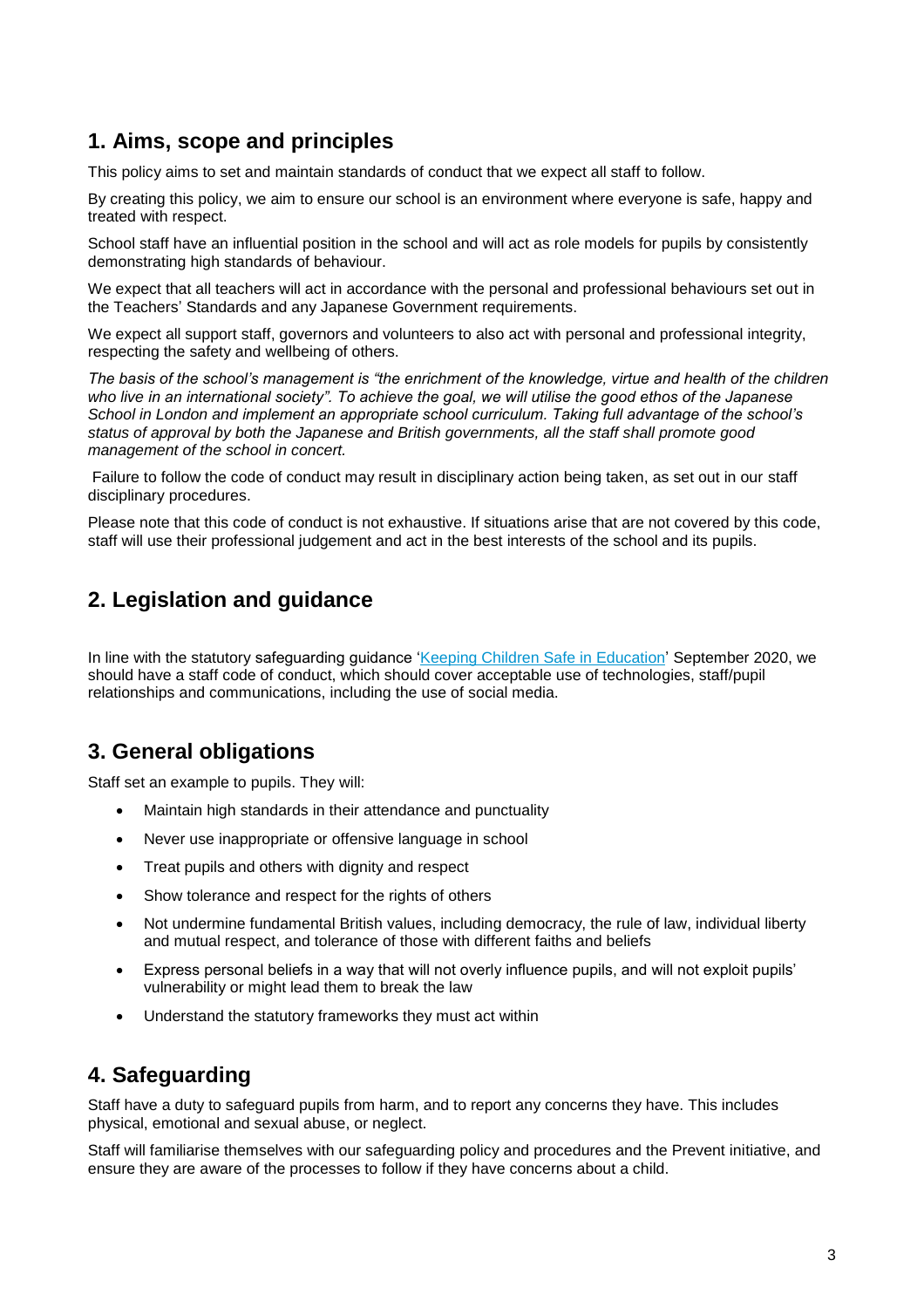Our safeguarding policy and procedures are available in the staff room and from the school office. New staff will also be given copies on arrival.

## **5. Staff/pupil relationships**

Staff will observe proper boundaries with pupils that are appropriate to their professional position. They will act in a fair and transparent way that would not lead anyone to reasonably assume they are not doing so.

If staff members and pupils must spend time on a one-to-one basis, staff will ensure that:

- This takes place in a public place that others can access
- Others can see into the room
- A colleague or line manager knows this is taking place

Staff should avoid contact with pupils outside of school hours if possible.

Personal contact details should not be exchanged between staff and pupils. This includes social media profiles.

While we are aware many pupils and their parents may wish to give gifts to staff, for example, at the end of the school year, gifts from staff to pupils are not acceptable.

If a staff member is concerned at any point that an interaction between themselves and a pupil may be misinterpreted, this should be reported to their line manager or the headteacher.

#### **6. Communication and social media**

School staff's social media profiles should not be available to pupils. If they have a personal profile on social media sites, they should not use their full name, as pupils may be able to find them. Staff should consider using a first and middle name instead and set public profiles to private.

Staff should not attempt to contact pupils or their parents via social media, or any other means outside school, in order to develop any sort of relationship. They will not make any efforts to find pupils' or parents' social media profiles.

Staff will ensure that they do not post any images online that identify children who are pupils at the school without their consent.

Staff should be aware of the school's other relevant policies of the school.

## **7. Acceptable use of technology**

Staff will not use technology in school to view material that is illegal, inappropriate or likely to be deemed offensive. This includes, but is not limited to, sending obscene emails, gambling and viewing pornography or other inappropriate content.

Staff will not use personal mobile phones and laptops, or school equipment for personal use, in school hours or in front of pupils. They will also not use personal mobile phones or cameras to take pictures of pupils.

We have the right to monitor emails and internet use on the school IT system.

## **8. Confidentiality**

In the course of their role, members of staff are often privy to sensitive and confidential information about the school, staff, pupils and their parents.

This information will never be:

- Disclosed to anyone without the relevant authority
- Used to humiliate, embarrass or blackmail others
- Used for a purpose other than what it was collected and intended for

This does not overrule staff's duty to report child protection concerns to the appropriate channel where staff believe a child is at risk of harm.